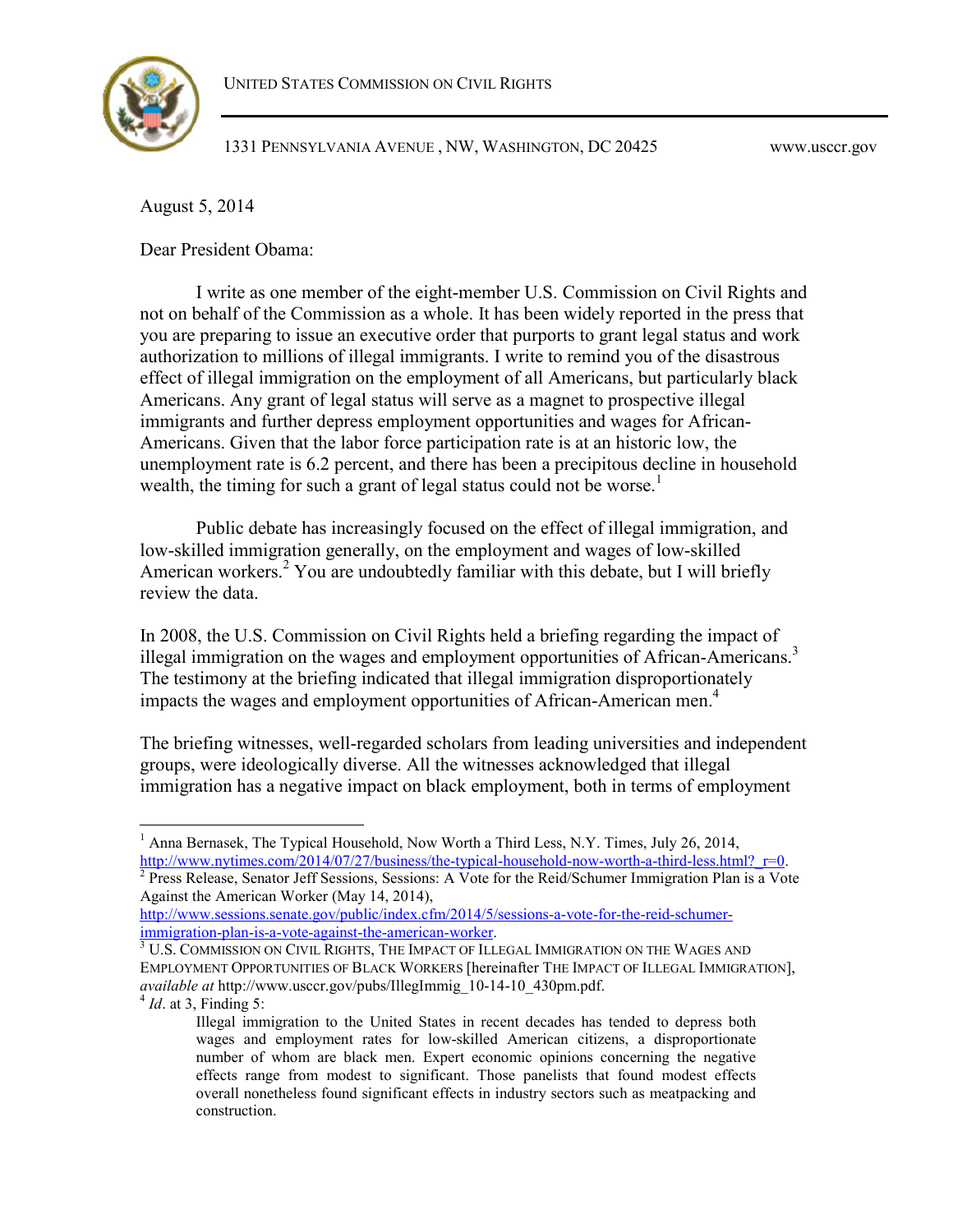

1331 PENNSYLVANIA AVENUE , NW, WASHINGTON, DC 20425 www.usccr.gov

opportunities and wages. The witnesses differed on the extent of that impact, but every witness agreed that illegal immigration has a discernible negative effect on black employment. For example, Professor Gordon Hanson's research showed that "Immigration . . . accounts for about 40 percent of the 18 percentage point decline [from 1960-2000] in black employment rates.<sup> $35$ </sup> Professor Vernon Briggs writes that illegal immigrants and blacks (who are disproportionately likely to be low-skilled) often find themselves in competition for the same jobs, and the huge number of illegal immigrants ensures that there is a continual surplus of low-skilled labor, thus preventing wages from rising.<sup>6</sup> Professor Gerald Jaynes's research found that illegal immigrants had displaced U.S. citizens in industries that had traditionally employed large numbers of African-Americans, such as meatpacking.<sup>7</sup>

Illegal immigration has a disparate impact on African-American men because these men are disproportionately represented in the low-skilled labor force. The Census Bureau released a new report on educational attainment after the Commission issued its report. This report, released in February 2012, found that 50.9 percent of native-born blacks had not continued their education beyond high school.<sup>8</sup> The same report found that 75.5 percent of foreign-born Hispanics had not been educated beyond high school, although it does not disaggregate foreign-born Hispanics who are legal immigrants from those who are illegal immigrants.<sup>9</sup> However, Professor Briggs estimated that illegal immigrants or former illegal immigrants who received amnesty constitute a third to over a half of the total foreign-born population.<sup>10</sup> Foreign-born Hispanics who are in the United States illegally are disproportionately male.<sup>11</sup> African-Americans who have not pursued education beyond high school are also disproportionately male.<sup>12</sup> These poor educational attainment levels usually relegate both African-American men and illegal

<sup>&</sup>lt;sup>5</sup> *Id.*,at 26.<br><sup>6</sup> *Id.*at 37, 38-39<br><sup>7</sup> *Id.*at 31. 8 CAMILLE L. RYAN & JULIE SIEBENS, U.S. CENSUS BUREAU, EDUCATIONAL ATTAINMENT IN THE UNITED STATES: 2009 (Feb. 2012), at 7, *available at* http://www.census.gov/prod/2012pubs/p20-566.pdf.<br>
<sup>9</sup> *Id.*<br>
<sup>10</sup> THE IMPACT OF ILLEGAL IMMIGRATION, *supra* note 1, at 35-36.

<sup>&</sup>lt;sup>11</sup> Peter Skerry, *Splitting the Difference on Illegal Immigration*, NATIONAL AFFAIRS (Winter 2013), at 5 ("Of the undocumented immigrants over the age of 18 currently residing in the U.S., there are approximately 5.8 million males, compared to 4.2 million females."), *available at* http://www.nationalaffairs.com/doclib/20130102\_Skerry.pdf.

<sup>&</sup>lt;sup>12</sup> THE IMPACT OF ILLEGAL IMMIGRATION, *supra* note 3, at 52; *see also* Anne McDaniel, Thomas A. DiPrete, Claudia Buchmann & Uri Shwed, *The Black Gender Gap in Educational Attainment: Historical Trends and Racial Comparisons*, 48 DEMOGRAPHY 889, 890 (2011) ("It is well known that black males trail black females on a range of key educational outcomes, including high school graduation, college enrollment, and college completion."), *available at* http://jrnetsolserver.shorensteincente.netdnacdn.com/wp-content/uploads/2011/10/fulltext.pdf.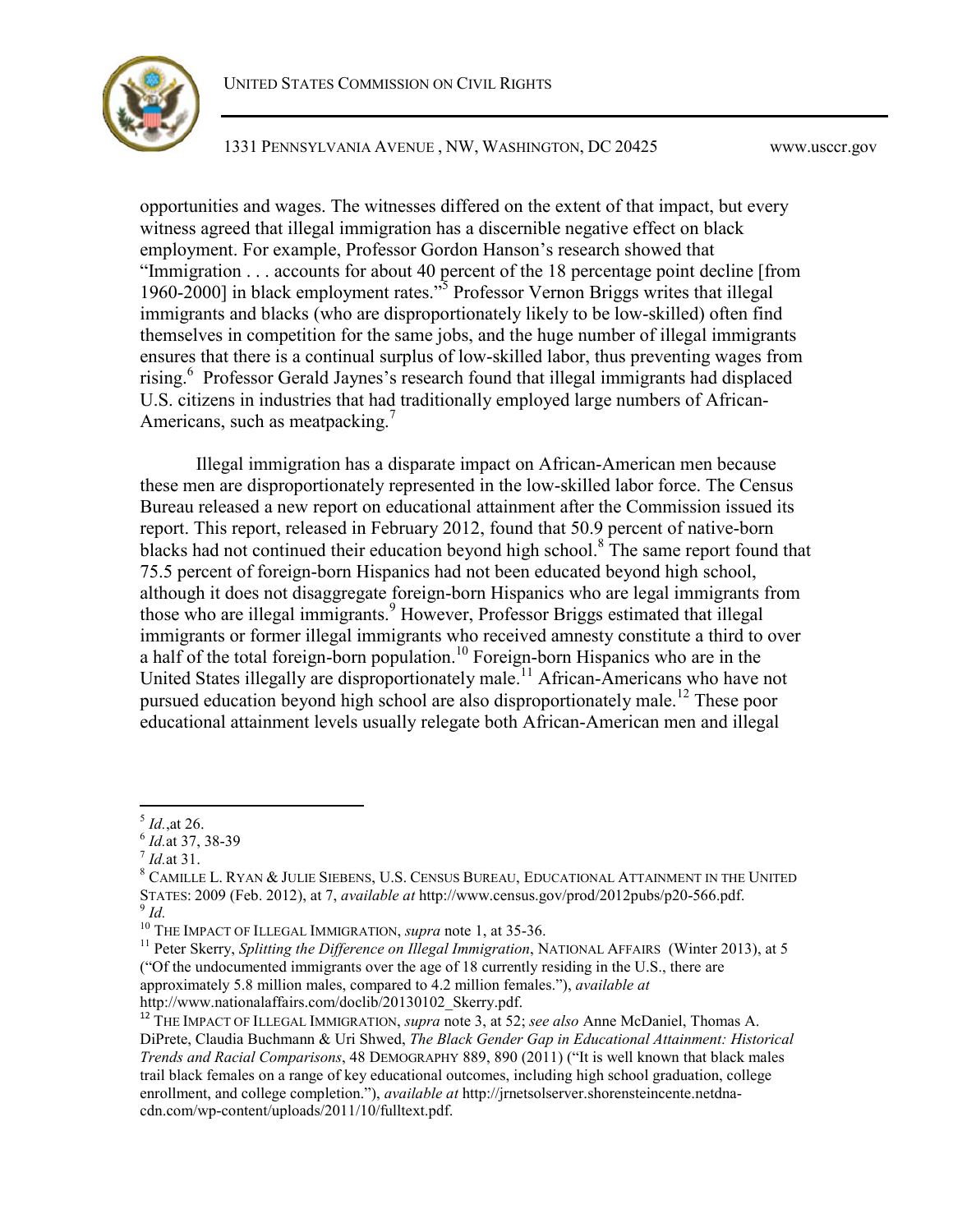UNITED STATES COMMISSION ON CIVIL RIGHTS



1331 PENNSYLVANIA AVENUE , NW, WASHINGTON, DC 20425 www.usccr.gov

immigrant men to the same low-skilled labor market, where they must compete against each other for work.<sup>13</sup>

Your proposed executive order will also have a negative effect on young African-Americans at the outset of their working lives. Young, low-skilled workers are facing enormous difficulties in this economy. A recent study from the Brookings Institution found, "Only about half of high school graduates not enrolled in post-secondary education and less than 30 percent of high school dropouts worked in a given month in  $2011$ ."<sup>14</sup> Black teens had the highest labor underutilization rate (defined as encompassing the unemployed, the unemployed who desire employment but are not actively looking, and the underemployed) of any ethnic group  $-60$  percent.<sup>15</sup> Furthermore, "Several variables were negatively associated with teen employment rates in a given metropolitan area.  $\ldots$  [including] the presence of immigrants with less than a bachelor's degree."<sup>16</sup> This will affect young people for the rest of their lives, as those who work during their teenage years have more successful careers than those who did not.<sup>17</sup>

Granting legal status to millions of people who are in the United States illegally will continue to depress the wages and employment opportunities of African-American men and teenagers. It also will depress the wages and employment opportunities of African-Americas going forward. Since 1986, we have seen that granting legal status to illegal immigrants, or even mere rumors that legal status will be granted, increases illegal immigration. Likewise, the evidence indicates that the flood of illegal immigrants across our southern border is mostly attributable to your directive granting temporary legal

<sup>13</sup>THE IMPACT OF ILLEGAL IMMIGRATION, *supra* note 3, *Statement of Vernon M. Briggs, Jr.*,at 37. [I]t is not everywhere that there is likely to be significant competition between low skilled black workers and illegal immigrant workers, but there are ample circumstances where there is – such as the large metropolitan labor markets of Los Angeles, New York, San Francisco, Chicago, Miami and Washington-Baltimore. Moreover, some of the fastest growing immigrant concentrations are now taking place in the urban and rural labor markets of the states of the Southeast – such as Georgia, North Carolina and Virginia, which never before were significant immigrant receiving states in previous eras of mass immigration. Indeed, about 26 percent of the nation's foreign-born population are now found in the states of the South – the highest percentage ever for this region. There is mounting evidence that many of these new immigrants in this region are illegal

immigrants. <sup>14</sup> Andrew Sum *et al*., *The Plummeting Labor Market Fortunes of Teens and Young Adults*, THE BROOKINGS INSTITUTION, March 2014, at 4, available at

http://www.brookings.edu/~/media/Research/Files/Reports/2014/03/14%20youth%20workforce/Youth\_W orkforce\_Report\_FINAL.pdf. <sup>15</sup> *Id.* at 7.

<sup>16</sup> *Id.* at 11.

<sup>&</sup>lt;sup>16</sup> *Id.* at 11.<br><sup>17</sup> Lydia DePillis, The other unemployment crisis: Teenagers are being left out of the recovery, Wash. Post, May 1, 2014, http://www.washingtonpost.com/blogs/wonkblog/wp/2014/05/01/the-other-unemploymentcrisis-teenagers-are-being-left-out-of-the-recovery/.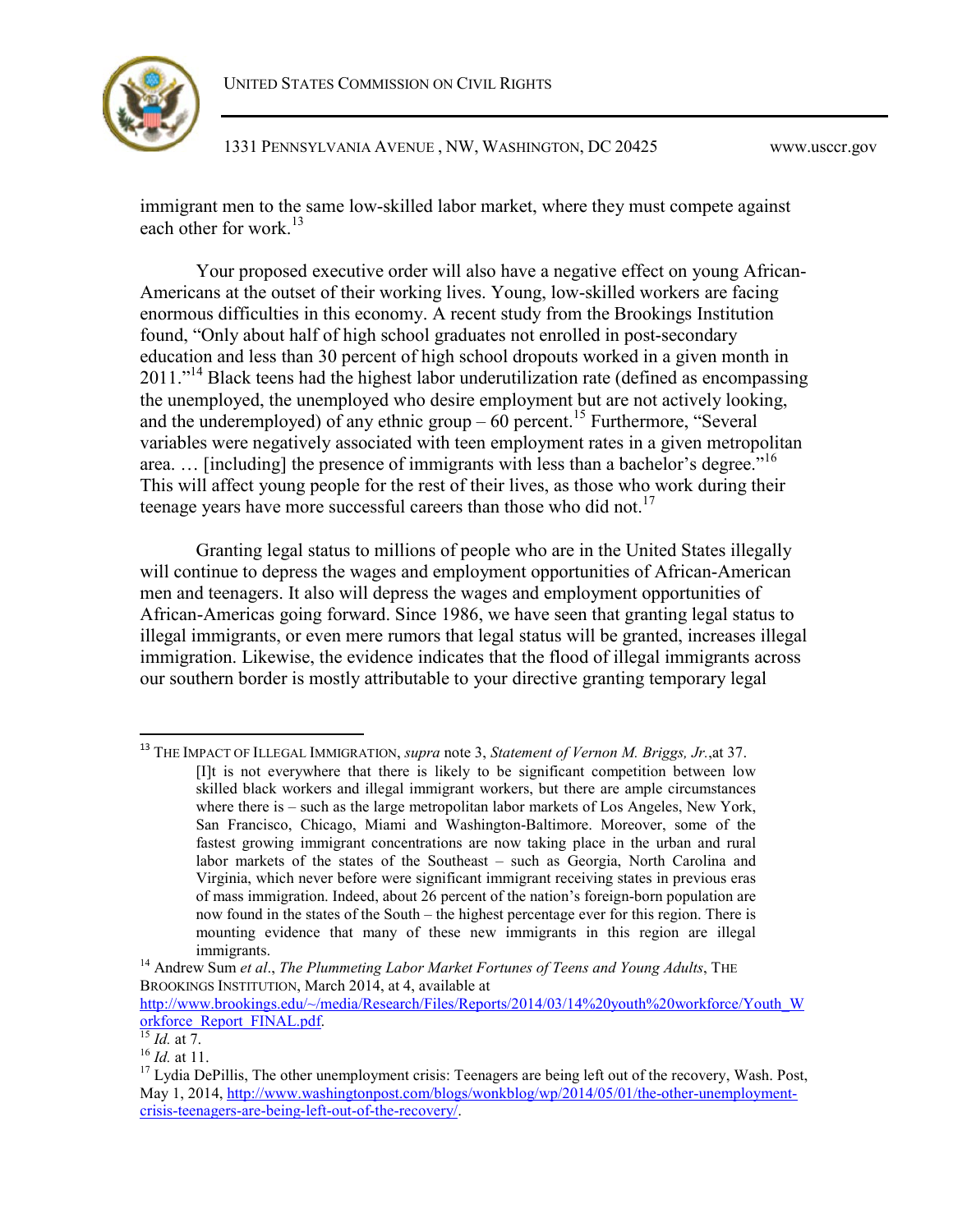UNITED STATES COMMISSION ON CIVIL RIGHTS



1331 PENNSYLVANIA AVENUE , NW, WASHINGTON, DC 20425 www.usccr.gov

status to people allegedly brought to the United States as children. This is unsurprising. When you incentivize bad behavior, you get more of it.

The irony is that your administration's policies operate at cross-purposes. In 2013, the EEOC issued guidance regarding the use of criminal background checks as part of a prisoner re-entry effort.<sup>18</sup> The guidance was premised on the fact that African-American males are more likely to have a criminal record, and therefore, according to the EEOC, are more likely to be harmed by the use of criminal background checks.<sup>19</sup> Yet you are planning on issuing an executive order that will harm the employment prospects of African-American workers now and for years to come. In one part of the executive branch, the EEOC issues misguided policies in an attempt to increase employment opportunities for African-American men, and in another part of the executive branch, you prepare to issue an executive order that will decrease employment opportunities and wages for those very same African-American men.

Additionally, your proposed executive order will have a disparate impact on the basis of national origin. As you know, disparate impact theory holds that a facially neutral policy can nonetheless constitute unlawful discrimination if it disproportionately affects a particular group. The proposed executive order will do just that. It will necessarily disproportionately benefit people who are Mexican and Central American, which means that it will disproportionately disadvantage other ethnic groups. In other contexts, this would be considered a violation of Title VII.

Lastly, the proposed executive order is unfair to people who are attempting to immigrate legally. The legal immigration process is cumbersome, time-consuming, and expensive. It took Pablo Pilco, for example, eleven years to receive permanent legal status, even though he was a skilled employee at a religious television network.<sup>20</sup> Even bringing a spouse or fiancée to the United States is difficult and expensive.<sup>21</sup> Through no fault of their own, people get caught in situations where their families cannot sponsor them for green cards.<sup>22</sup> Many of these people are professionals for whom remaining in the country illegally would constitute a black mark on their record that would harm their future career chances. Most of the illegal immigrants who would benefit from your

<sup>&</sup>lt;sup>18</sup> EQUAL EMPLOYMENT OPPORTUNITY COMMISSION, ENFORCEMENT GUIDANCE ON THE CONSIDERATION OF ARREST AND CONVICTION RECORDS IN EMPLOYMENT DECISIONS UNDER TITLE VII OF THE CIVIL RIGHTS ACT OF 1964 [hereinafter GUIDANCE] at note 16, *available at*

http://www.eeoc.gov/laws/guidance/arrest\_conviction.cfm.<br><sup>19</sup> *See* GUIDANCE at 8-10.

<sup>20</sup> Bryan Lyman, *Immigrants find legal paths to U.S. long, difficult*, USA TODAY, Oct. 24, 2011, http://usatoday30.usatoday.com/news/nation/story/2011-10-24/legal-immigration-usa/50895150/1.

<sup>21</sup> Kelsey Harris, *These Newlyweds explain why U.S. immigration system needs fixing*, THE DAILY SIGNAL, July 6, 2014, http://dailysignal.com/2014/07/06/newlyweds-explain-u-s-immigration-system-needs-fixing/. <sup>22</sup> Brandon Macknofsky, *<sup>I</sup> Played by the Rules on Immigration. Why is the U.S. Making it so Hard for Me*

*to Become a Doctor?*, THE DAILY SIGNAL, July 28, 2014, http://dailysignal.com/2014/07/28/played-rulesimmigration-u-s-making-hard-become-doctor/.